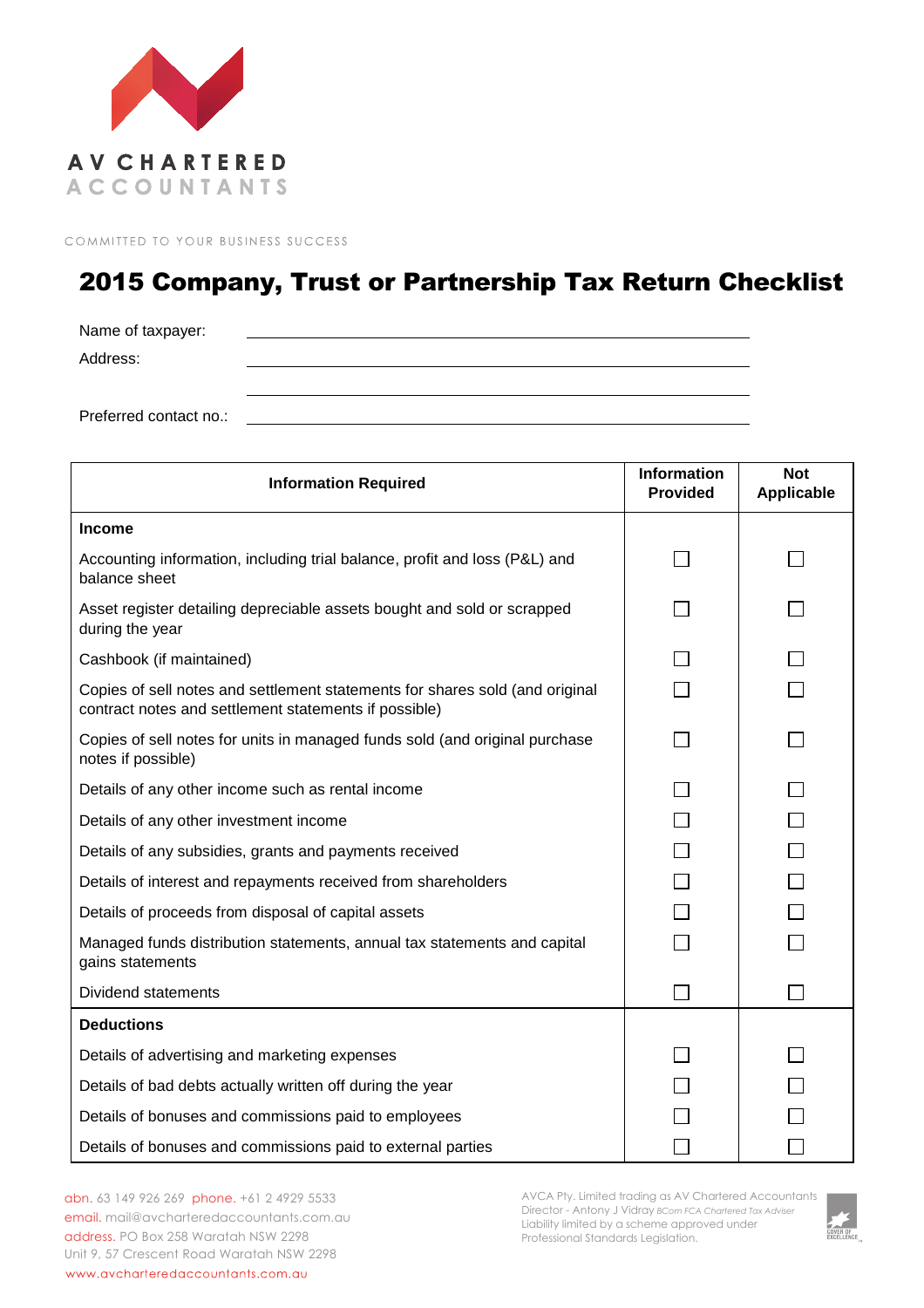| Details of bonuses paid to directors                                                                                                 |  |
|--------------------------------------------------------------------------------------------------------------------------------------|--|
| Details of borrowing costs for new loans entered into during the year                                                                |  |
| Details of directors' fees                                                                                                           |  |
| Details of donations of \$2 and over to registered charities                                                                         |  |
| Details of entertainment expenses                                                                                                    |  |
| Details of expenses incurred during the year that were associated with<br>establishing, expanding, merging or liquidating the entity |  |
| Details of fringe benefits tax (FBT) paid (and a copy of the FBT return lodged)                                                      |  |
| Details of interest on loans                                                                                                         |  |
| Details of lease expenses for motor vehicles, premises and equipment                                                                 |  |
| Details of legal expenses                                                                                                            |  |
| Details of lump sum payments (including for retirement and redundancy)                                                               |  |
| Details of motor vehicle expenses                                                                                                    |  |
| Details of prepayments                                                                                                               |  |
| Details of professional subscriptions and journals                                                                                   |  |
| Details of rates, land taxes and insurance premiums                                                                                  |  |
| Details of repairs and maintenance                                                                                                   |  |
| Details of research and development activities and expenses                                                                          |  |
| Details of royalties paid                                                                                                            |  |
| Details of salaries paid, including fringe benefits (provide PAYG summaries)                                                         |  |
| Details of superannuation contributions for directors                                                                                |  |
| Details of superannuation contributions for employees                                                                                |  |
| Details of tax and accounting and audit fees paid                                                                                    |  |
| Details of any assets purchased, including date of purchase and amount                                                               |  |
| Details of travel expenses (provide travel diaries)                                                                                  |  |
| <b>Balance Sheet - Assets</b>                                                                                                        |  |
| Asset register detailing depreciable assets bought and sold or scrapped<br>during the year                                           |  |
| <b>Bank statements</b>                                                                                                               |  |
| Cheque book butts and deposit books                                                                                                  |  |
| Copies of confirmation of any units in managed funds purchased                                                                       |  |
| Copies of contract notes and settlement statements for any shares purchased                                                          |  |
| Details of any other investments purchased                                                                                           |  |
| Details of capital assets purchased during the year                                                                                  |  |
| Details of leases entered into and terminated during the year                                                                        |  |
| Details of loans, payments, forgiveness of debts, or provision for use of<br>assets to shareholders or their associates              |  |
| Details of work-in-progress                                                                                                          |  |
| Listing of trade debtors with amounts outstanding                                                                                    |  |